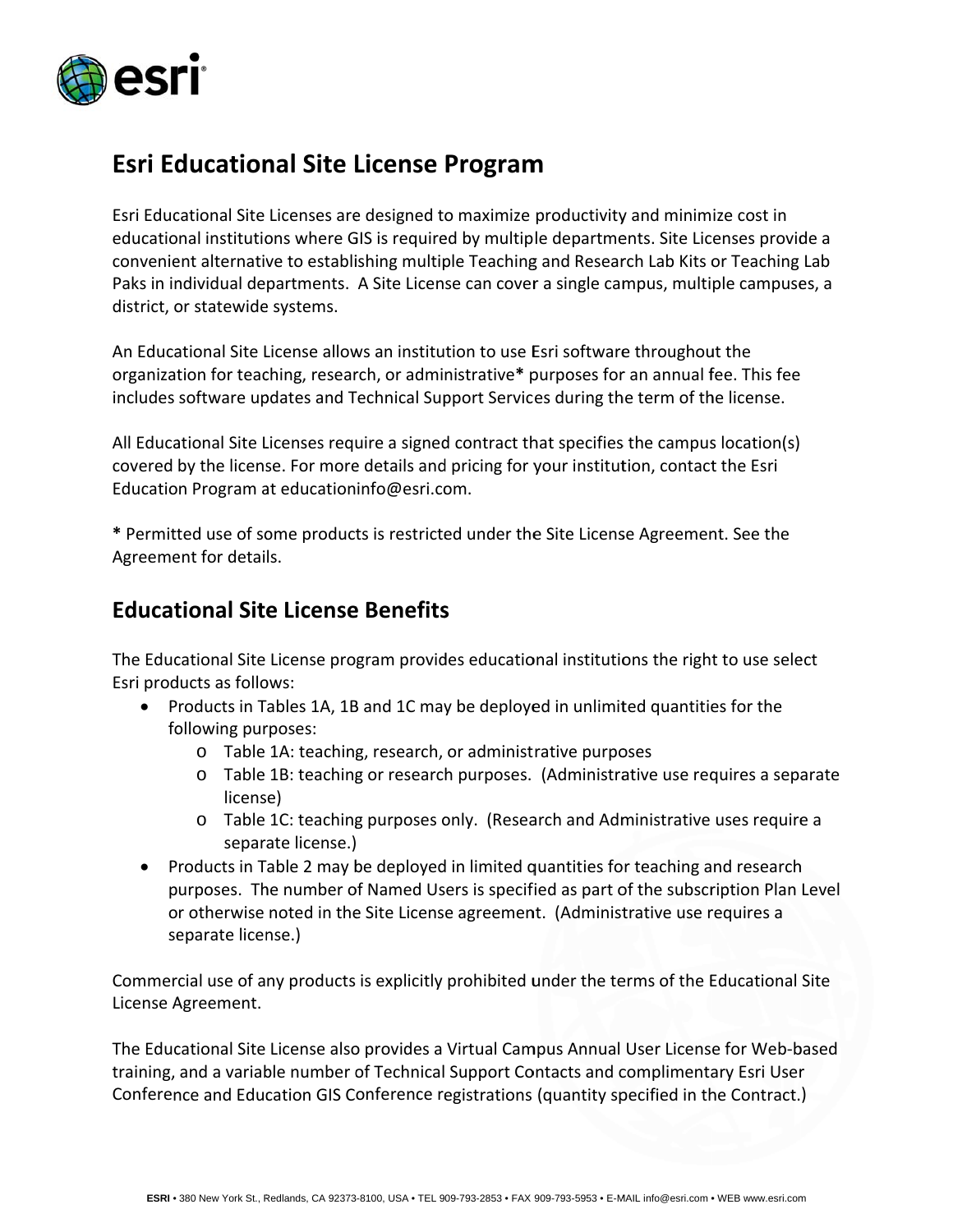## **Table 1A. Unlimited quantities. Teaching, Research and Administrative Use Permitted**

| <b>Product</b>                             | <b>Comments</b>                             |
|--------------------------------------------|---------------------------------------------|
| <b>ArcGIS for Desktop</b>                  | Single Use and Concurrent Use licenses      |
| ArcGIS for Desktop Advanced                |                                             |
| ArcGIS for Desktop Standard                |                                             |
| ArcGIS for Desktop Basic                   |                                             |
| Data and Maps for ArcGIS                   |                                             |
| <b>ArcGIS for Desktop Extensions</b>       |                                             |
| ArcGIS 3D Analyst for Desktop              |                                             |
| ArcGIS Data Reviewer for Desktop           |                                             |
| ArcGIS Geostatistical Analyst for Desktop  |                                             |
| ArcGIS Network Analyst for Desktop         |                                             |
| ArcGIS Publisher for Desktop               |                                             |
| <b>ArcGIS Schematics for Desktop</b>       |                                             |
| ArcGIS Spatial Analyst for Desktop         |                                             |
| ArcGIS Tracking Analyst for Desktop        |                                             |
| ArcGIS Workflow Manager for Desktop        |                                             |
| <b>ArcGIS for Server</b>                   |                                             |
| ArcGIS for Server Enterprise - Advanced    |                                             |
| ArcGIS for Server Workgroup - Advanced     | Available for Windows only                  |
| Esri Data and Maps for Server              |                                             |
| <b>ArcGIS for Server Extensions</b>        |                                             |
| ArcGIS 3D Analyst for Server               |                                             |
| ArcGIS Data Reviewer for Server            | Available for Windows only                  |
| ArcGIS Geostatistical Analyst for Server   |                                             |
| ArcGIS Image Extension for Server          |                                             |
| ArcGIS Network Analyst for Server          |                                             |
| <b>ArcGIS Schematics for Server</b>        | Available for Windows only                  |
| ArcGIS Spatial Analyst for Server          |                                             |
| ArcGIS Workflow Manager for Server         | Available for Windows only                  |
| ArcGIS ArcPad Extension for Server         | Available for Windows Only                  |
| <b>ArcGIS Web Mapping APIs</b>             | Available for Flex, JavaScript, Silverlight |
| <b>Esri Mapping and Charting Solutions</b> |                                             |
| ArcGIS for Maritime: Bathymetry            |                                             |
| <b>ArcGIS for Maritime: Charting</b>       |                                             |
| <b>Esri Aeronautical Solution</b>          |                                             |
| <b>Esri Defense Mapping</b>                |                                             |
| <b>Esri Production Mapping</b>             |                                             |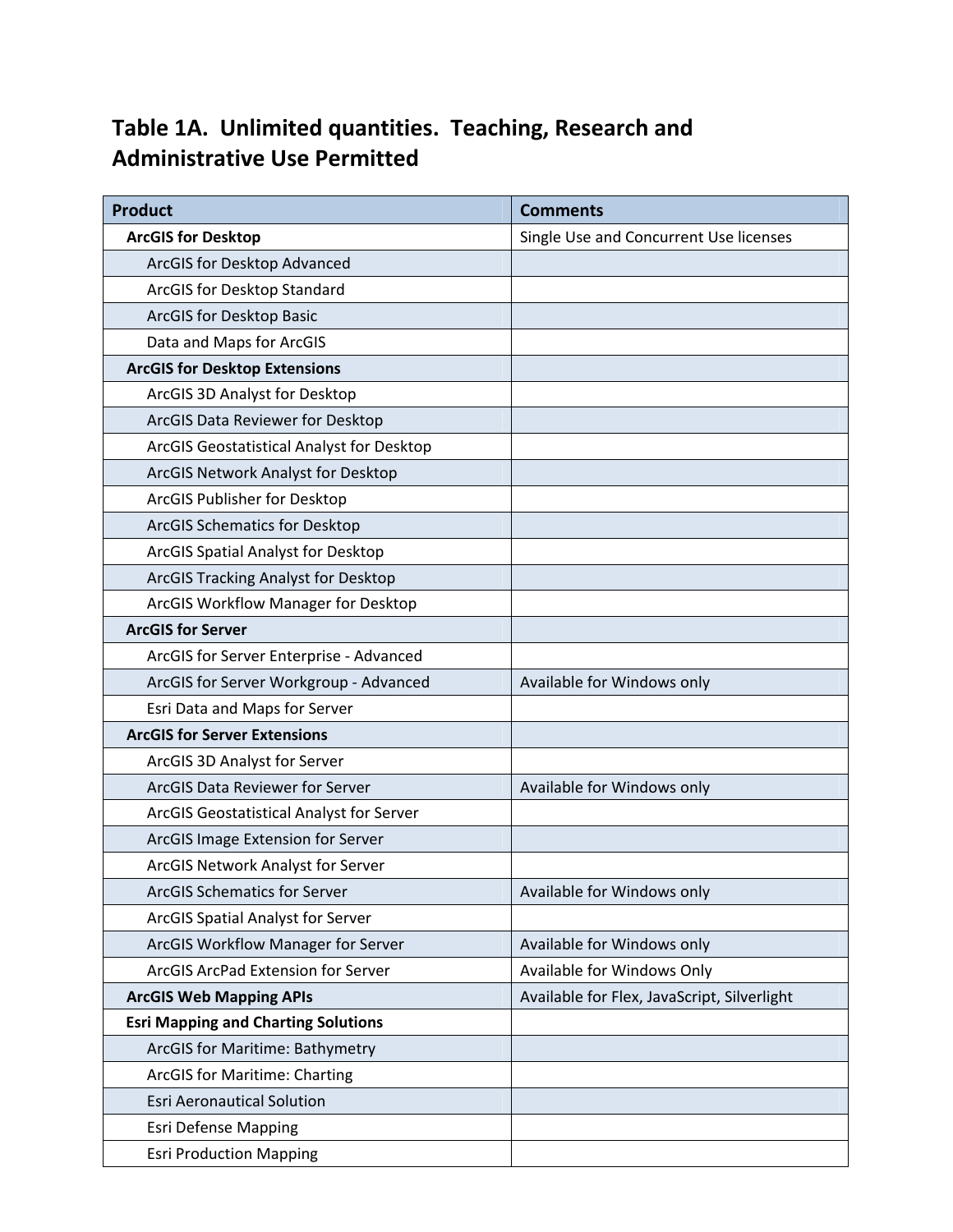# **Table 1A. Unlimited quantities. Teaching, Research and Administrative Use Permitted (continued)**

| <b>Esri CityEngine Advanced</b>            | Single Use and Concurrent Use licenses;<br>available for Win64, Win32, Mac OS, Linux                                                 |
|--------------------------------------------|--------------------------------------------------------------------------------------------------------------------------------------|
| <b>Esri Data Products</b>                  | Entire U.S, all geographies (State, County,<br>Tract, Block group, Place, CBSA, DMA, ZIP<br>Code). Available to U.S. customers only. |
| <b>Esri Updated Demographics</b>           |                                                                                                                                      |
| Census 2010                                |                                                                                                                                      |
| <b>Esri Consumer Spending</b>              |                                                                                                                                      |
| <b>Esri Tapestry Segmentation</b>          |                                                                                                                                      |
| <b>Esri Tracking Server</b>                |                                                                                                                                      |
| <b>ArcLogistics</b>                        | Single Use. See Table B for data restrictions                                                                                        |
| <b>Mobile GIS</b>                          |                                                                                                                                      |
| <b>ArcGIS for Windows Mobile</b>           | Includes application and SDK                                                                                                         |
| ArcGIS for Smartphones and Tablets         | Android, iOS, and Windows Phone                                                                                                      |
| <b>EDN (Esri Developer Network)</b>        |                                                                                                                                      |
| <b>ArcGIS Runtime</b>                      |                                                                                                                                      |
| ArcGIS Runtime for Desktop Devices         | Includes SDKs for Java and WPF                                                                                                       |
| ArcGIS Runtime for Smartphones and Tablets | Includes SDKs for Android, iOS, and Windows<br>Phone                                                                                 |
| <b>ArcGIS Web Mapping APIs</b>             | Available for Flex, JavaScript, Silverlight                                                                                          |
| <b>ArcGIS Engine</b>                       |                                                                                                                                      |
| <b>ArcGIS for Server</b>                   |                                                                                                                                      |
| <b>ArcGIS for Windows Mobile</b>           | Includes application and SDK                                                                                                         |
| <b>ArcGIS for INSPIRE</b>                  |                                                                                                                                      |
| Data and Maps for ArcGIS                   |                                                                                                                                      |
| Data and Maps for Server                   |                                                                                                                                      |
| <b>Esri Tracking Server</b>                |                                                                                                                                      |